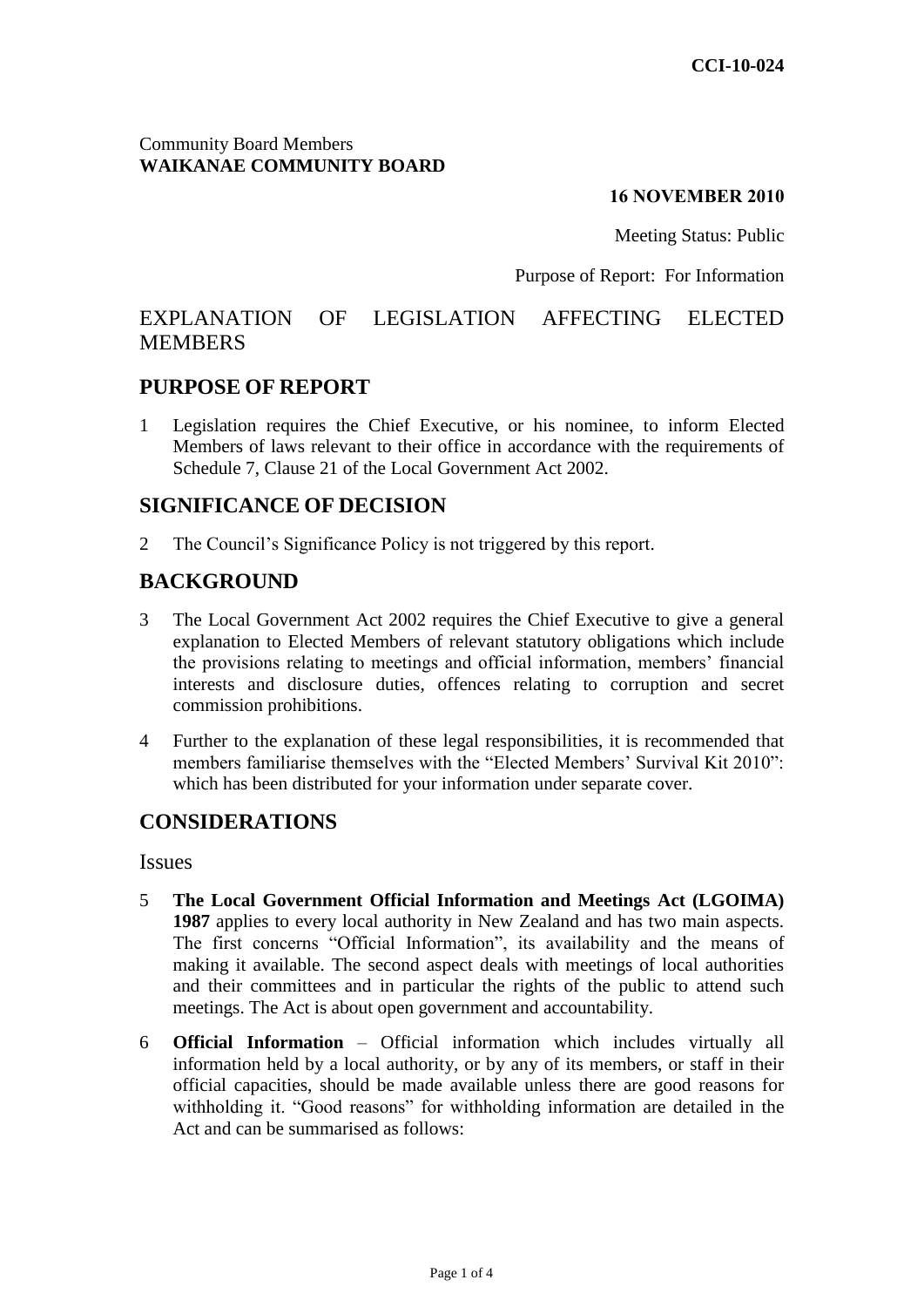- Providing the information would contravene legal requirements, including:
	- o breaching legal privilege;
	- o prejudicing the maintenance of the law; or
	- o endangering the health or safety of any persons.
- The need to protect the privacy of natural persons;
- To prevent material loss to members of the public or improper commercial exploitation of information held, whether related to the authority's activities or those of another party;
- To protect the public interest;
- To enable a local authority to conduct its affairs effectively without improper pressure or harassment;
- The information requested is not available or is trivial;
- Substantial collation or research would be required to provide the information.
- 7 Decisions made by Council regarding withholding information may be reviewed by the Ombudsman. The Chief Executive is delegated the powers relating to requests for Official or Personal Information (and there are specific rules dealing with these) as it would not be practical for Council to consider all such requests.
- 8 **Meetings** Meetings of Council, its Committees and Community Boards are open to the public and Council must publish a list of all meetings, with times and place, in advance, each month. Agendas must also be available to the public before the meeting. The public may on occasion be excluded from all or part of a meeting for reasons essentially the same as the ones for withholding official information, as summarised above.
- 9 **Secret Commissions Act 1910** It is an offence for Elected Members to accept or attempt to obtain for themselves (or any other person) a gift, inducement or reward for doing or not doing something.
- 10 **Crimes Act 1961** Sections of the Crimes Act (99,105, 105A) make it a crime for any official to corruptly accept or obtain any bribe for themselves or another person for doing, or failing to do, an action within their official capacity; or to corruptly use information gained in their official capacity for their own gain.
- 11 **The Securities Act 1978** Provisions of this Act requires any entity raising funds from the public (including local authorities) to prepare, register and distribute a prospectus and an accompanying investment statement. The Community Board must ensure that it considers and complies with the Securities Act requirements if it decides to undertake retail fund-raising.
- 12 **The Public Audit Act 2001** this provides for the audit of public sector organisations and public entities (which includes local authorities) by the Controller and Auditor-General.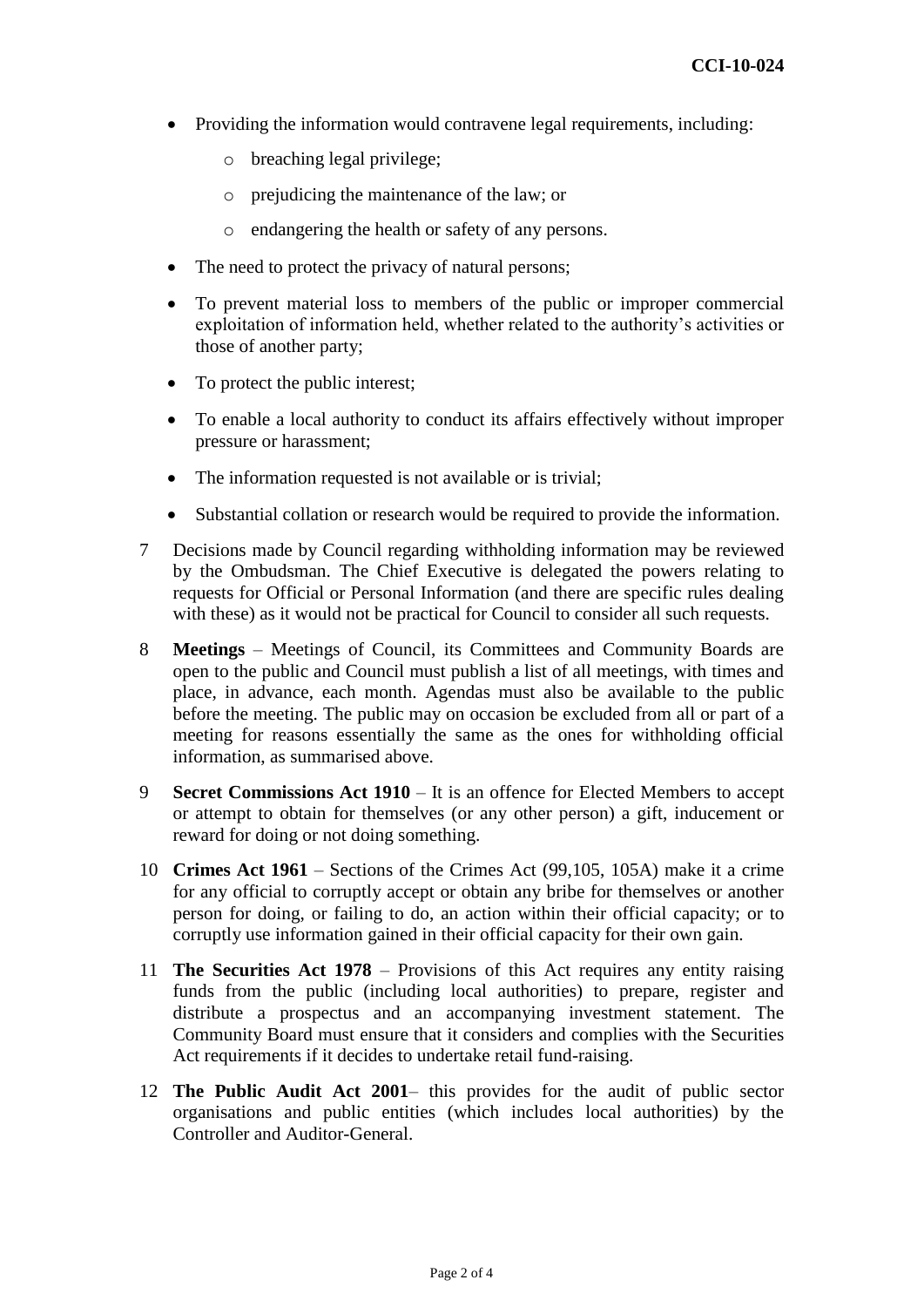- 13 **Public Finance Act 1977** This Act makes Elected Members individually accountable for:
	- Any unlawful expenditure;
	- Any liability incurred illegally;
	- Any wilful or negligent failure on the part of Council to collect money it is lawfully entitled to receive.
- 14 The defence against this charge is where a member can prove that the act or failure to act occurred:
	- Without the member's knowledge; or
	- If with the member's knowledge, then against the member's written protest made at, or before, the time when the action occurred, and delivered to the local authority, or recorded by the chairperson or clerk or secretary of the local authority; or
	- Being a party to the action, the member acted in good faith and in accordance with the written advice of the solicitors of the local authority.
- 15 It should be noted that according to the Local Authorities' Loans Act 1956, where any voting on a matter under that Act is carried without division it shall be assumed that the voting thereon was unanimous.
- 16 **Local Authorities (Members' Interests) Act 1968** The two particularly significant sections of this Act relate to Contracting and Pecuniary Interests. A third consideration is Conflict of Interest. It is important to note that these provisions also relate to a member's spouse or partner. (The Office of the Auditor General produces a booklet "Guidance for members of local authorities about the law on conflicts of interest". You should have received a copy of this booklet.)
- 17 **Contracting**  Section 5 of this Act disqualifies a person from being elected or appointed to membership of a Council or Committee if they have an interest in contracts to be let by that Council or Committee above \$25,000, without the approval of the Audit Office.
- 18 **Voting and Discussion on Issues** Regarding discussing and voting, an elected or appointed member may not take part in discussions, or vote on any matter if they have a direct or indirect financial interest. Failure to observe this requirement is considered an offence and conviction leads to disqualification from office. You must declare to the meeting that you have an interest (though you do not have to say why your interest exists) and it is the responsibility of the elected member to act on this matter.
- 19 **Conflict of Interest** Situations sometimes arise where an elected member does not have a pecuniary interest but does have an interest greater than the public at large, for example, membership of a club or organisation which is to benefit in some way by a council decisions.
- 20 A Register of Members' Interests is held at Council (coordinated by the Democratic Services Team Leader), and you will be asked every six months to